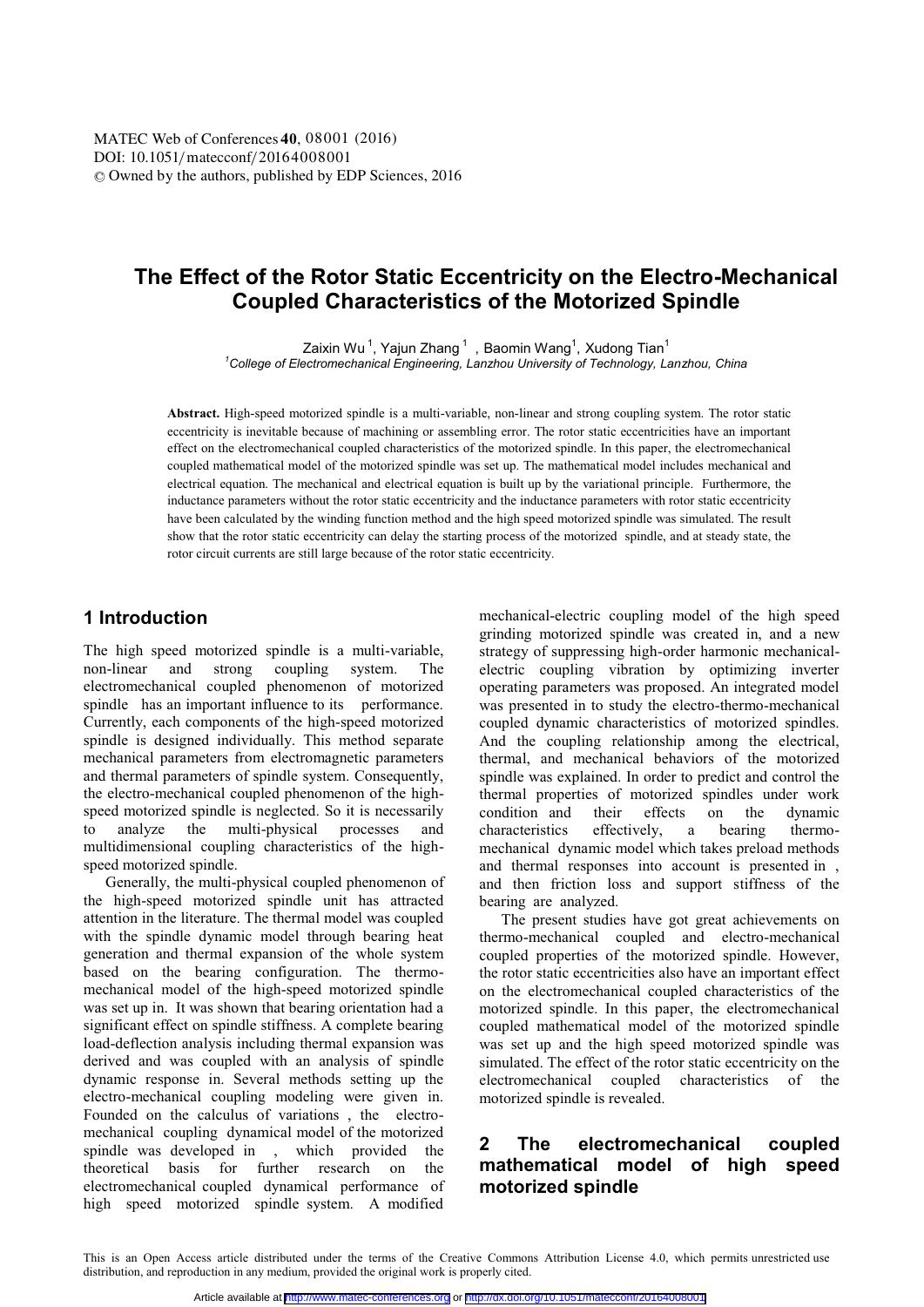#### **2.1 The Structure Characteristics of the Motorized Spindle**

The motor of the high-speed motorized spindle is directly attached inside the spindle housing and mounted on the rotating shaft by interference fit. The spindle of the machine tool is directly driven by the motor. Discarding the traditional belt drive and gear drive, the high-speed motorized spindle is a new structure of the spindle and it makes the high-speed machine tool achieve to zerotransmission. Eliminating the intermediate links between the electric motor and the spindle, which greatly simplifies the structure of the main transmission system of the machine tools and the power of the motor is passed to the tool of the machine tools directly. Figure1 is a typical structure of the high-speed motorized spindle.



**Figure 1.** A typical structure of the high-speed motorized spindle

1. spindle housing 2. spindle 3. Interference connection sleeve 4.rotor 5. air gap 6.stator 7.coolant jacket

8.bearing 9. lubricating oil entrance 10. coolant outlet11. power interface 12. coolant entrance

#### **2.2 The Physical Model of the High-Speed Motorized Spindle**

The motor of the high-speed motorized spindle is directly mounted on the rotating shaft by interference fit. Figure 2 is its physical model.

Theoretically, the high-speed motorized spindle can be regarded as a high speed motor in. According to the structure characteristics of motorized spindle, the motorized spindle can be simplified as a high speed motor. When the three-phase alternating current inputted into the stator winding of the high speed electric spindle, the stator winding produces a rotating magnetic field. The rotating magnetic field passes through the air gap and chains with the rotor winding. Simultaneously, the rotating magnetic field cuts the rotor winding and the three-phase induction current emerges in the rotor winding. The rotor current is affected by the magnetic force in the magnetic field, which makes the rotor whirling.



**Figure 2.** The physical model of the high-speed motorized spindle

#### **2.3 The Electromechanical Coupled Mathematical Model of High-Speed Motorized Spindle**

Grounded the physical model, using the variational principle the electromechanical coupled mathematical model of high speed motorized spindle can be set  $up^{[9]}$ .

The kinetic energy of the system is

$$
T = W_m + W_{mech} = \frac{1}{2} \sum_{j} \sum_{m} L_{jm} i_j i_m + \frac{1}{2} J \theta^2
$$
 (1)

where *j*,*m*, stand for *A,B,C,a,b,c* and  $W_m$  is the kinetic energy of the electromagnetic system and  $W_{mech}$  is the kinetic energy of mechanical system and  $L_{jm}$  is the inductance parameters of electromagnetic system and  $<sup>J</sup>$  is</sup> moment of inertia.

The potential energy of the system is

$$
V = 0 \tag{2}
$$

Lagrange function is

$$
L = T - V = T \tag{3}
$$

The dissipation function of the system is

$$
F_R = \frac{1}{2} R_s \sum_{k=1}^3 i^2 + \frac{1}{2} R_r \sum_{k=4}^6 i^2 + \frac{1}{2} R_n n^2
$$
 (4)

where  $R_s$  is the stator resistance and  $R_r$  is the rotor resistance and  $R_n$  is the electromagnetic loss impedance and  $^n$  is speed of the rotor.

The voltage of each loop is regarded as the generalized force. Substituting equation  $(1)$ ,  $(2)$ ,  $(3)$ ,  $(4)$ into the Lagrange equation, can get the voltage equation of each loop.

$$
U = L \frac{dI}{dt} + I \frac{dL}{dt} + IR
$$
 (5)

As usual  $U$  is the voltage matrix,  $L$  is the matrix of inductance,  $\bf{I}$  is the current matrix,  $\bf{R}$  is the resistance matrix. The external load *Wmech* is regarded as the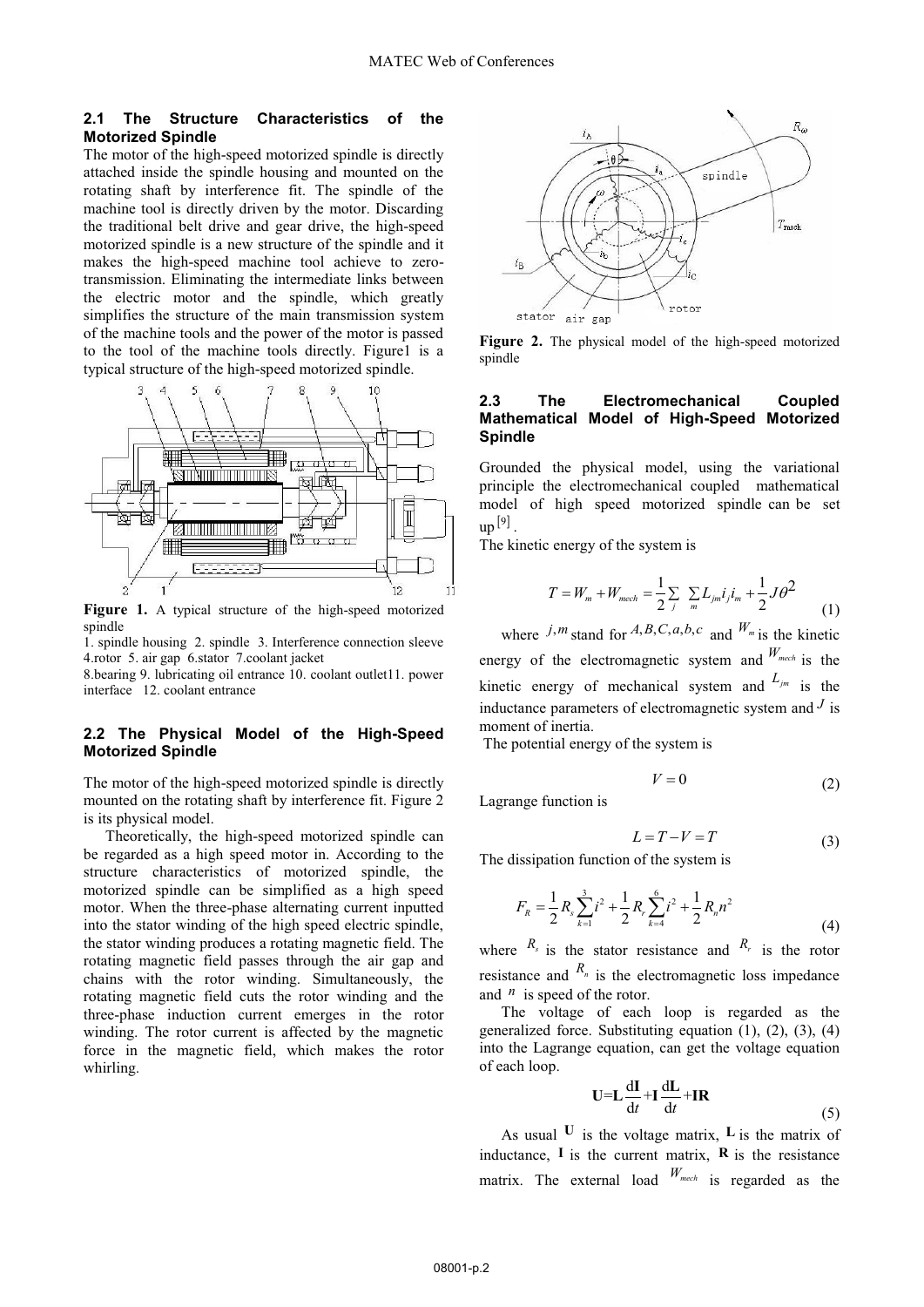generalized force. The mechanical equation of the system is

$$
T_e = J\frac{dn}{dt} + R_n n + T_{mech}
$$
\n(6)

The electromechanical coupled mathematical model of high speed motorized spindle includes the voltage equation of each loop and the mechanical equation of the system. Simultaneous equations of voltage equation and mechanical movement equation are the mathematical model of the system. Therefore, the electro-mechanical coupled mathematical model of the high speed motorized spindle is

$$
\begin{cases}\n\mathbf{U} = \mathbf{L} \frac{d\mathbf{I}}{dt} + \mathbf{I} \frac{d\mathbf{L}}{dt} + \mathbf{I} \mathbf{R} \\
T_e = J \frac{d\mathbf{n}}{dt} + R_n \mathbf{n} + T_{mech} \\
\frac{d\theta}{dt} = n_p \mathbf{n}\n\end{cases} \tag{7}
$$

where  $n_p$  is pole number of the motor and

$$
T_e = \frac{1}{2} n_p \mathbf{I}^{\mathrm{T}} \mathbf{L} \mathbf{I}
$$
 (8)

In order to further study on the spindle system, the unknown parameters in the mathematical model must be calculated. The most important parameters are the inductance parameters of each loop. Because of machining or assembling error, the rotor static eccentricity is inevitable. The static eccentricity of the rotor leads to emerge the dislocation between the stator and the rotor. The dislocation can cause distortion of the inductance parameters. So, the inductance parameters of each loop with static eccentricity must be calculated.

### **3 The inductance parameters calculation**

#### **3.1 The effective air-gap length**

If the rotor exists static eccenticity, the air-gap length must be fixed. The effective air-gap length in the case of eccentricity can be described as,  $[10]$ 

$$
a(\theta) = a_0 - a_0 \rho \cos \theta \tag{9}
$$

where  $\theta$  is the angular position of winding and  $a_0$  is the air-gap length in the case of no eccentricity and  $\beta$  is degree of eccentricity.

#### **3.2 The Winding Function**

The winding function is the function of air gap magnetic wave inputting one ampere of current into the winding. As show in  $[11]$ , the winding function of winding x is given by

$$
P(\theta) = \frac{2}{a_0 \sqrt{1 - a^2(\theta)}} \sum_{i=0}^{\infty} \left( \frac{1 - \sqrt{1 - a^2(\theta)}}{a(\theta)} \right) \cos i\theta \tag{10}
$$

where  $\hat{i}$  is the ordinal number of the current harmonics.

#### **3.3 The Expression for Inductance Parameters**

The inductance between any two windings " $x$ " and " $y$ " in any electrical machine is given by the following expression, [12]

$$
L_{xy} = \mu_0 lr \int_{-\pi}^{\pi} P_x(\theta) P_y(\theta) a^{-1}(\theta) d\theta
$$
\n(11)

where  $P_x(\theta)$  is winding function of the winding " *x* "and  $P_y(\theta)$  is winding function of the winding " *y*" and  $\mu_0$  is permeability of vacuum and <sup>*l*</sup> is the length of the stack,  $r$  is the radius of the stator.

The element of the matrix of inductances in expression (7) and (8) can be calculated by the expression (11). So all inductance parameters can be calculated. The basic parameters of the specific high speed motorized spindle studied in this paper are show in Table  $I$ .

without the rotor static eccentricity is

| Parameter               | Parameter value | Parameter                       | Parameter value | Parameter                      | Parameter value            |
|-------------------------|-----------------|---------------------------------|-----------------|--------------------------------|----------------------------|
| Rated power<br>(kw)     | 20              | Rated current<br>(A)            | 46              | Rotor resistance<br>$(\Omega)$ | 2.00                       |
| Rated speed<br>(kr/min) | 15              | Rated torque<br>(Nm)            | 12.7            | Pole number                    |                            |
| Rated voltage<br>V)     | 350             | Stator resistance<br>$(\Omega)$ | 0.50            | Rotor slot                     | 28                         |
|                         |                 |                                 | The             | inductance<br>parameters       | matrix of<br>stator<br>the |

Table I Original parameters of the high speed motorized spindle

#### **3.4 Inductance Parameters of the Stator**

According the relative position of each stator coil, the inductance parameters of the stator can be calculated by expression (10).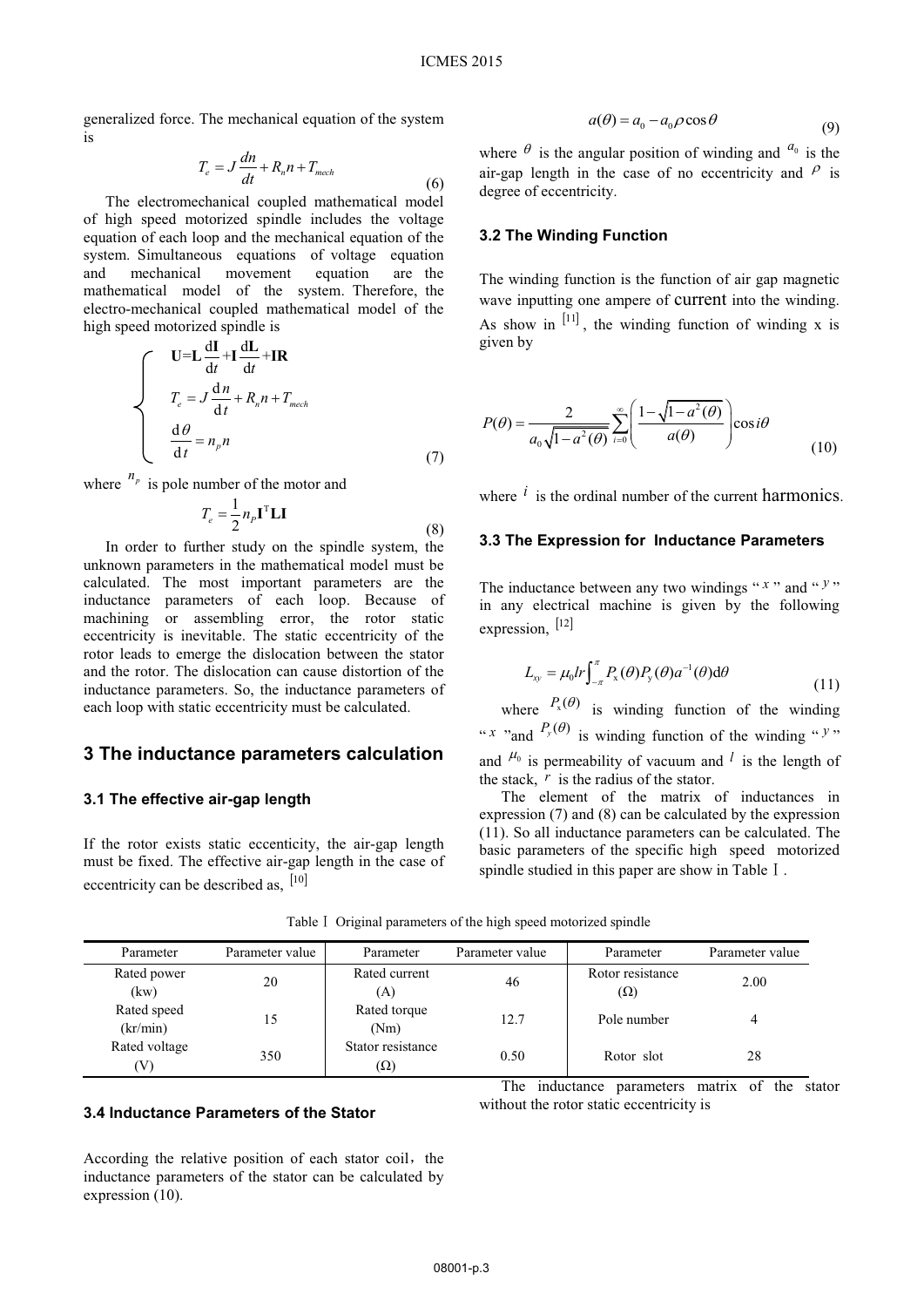$$
\mathbf{L}_{ss} = \begin{bmatrix} 0.2614 & -0.1362 & -0.1362 \\ -0.1362 & 0.2614 & -0.1362 \\ -0.1362 & -0.1362 & 0.2614 \end{bmatrix}
$$

 The inductance parameters matrix of the stator with 20% rotor static eccentricity is

$$
\mathbf{L}_{ss} = \begin{bmatrix} 0.2645 & -0.1358 & -0.1358 \\ -0.1189 & 0.2645 & -0.1358 \\ -0.1358 & -0.1358 & 0.2645 \end{bmatrix}
$$

#### **3.5 Inductance Parameters of the Rotor**

The inductance parameters matrix of the rotor  $L_r$  is  $29 \times 29$ . Figure 3 shows the inductance parameter between <sup>1st</sup> rotor loop and other rotor loop without the rotor static eccentricity. In Figure7 n is the serial number of the rotor loop. Figure4 shows the inductance parameter between <sup>1st</sup> rotor loop and other rotor loop with 20% rotor static eccentricity.



**Figure 3.** The inductance between rotor loop and other rotor loop without the rotor static eccentricity



Figure 4. The inductance between rotor loop and other rotor loop with 20% rotor static eccentricity.

#### **3.6 Inductance Parameters between the Stator and the Rotor**

Figure5 shows the inductance parameter between the phase A of the stator and each of rotor loops without the rotor static eccentricity. Figure6 shows the inductance parameter between phase A of the stator and each of rotor loops with 20% rotor static eccentricity.



**Figure 5.** The inductance between the phase A of the stator and each of rotor loop without the rotor static eccentricity



**Figure 6.** The inductance between phase A of the stator and each of rotor loop with 20% rotor static eccentricity

### **4 Simulations and verification**

According to the expression (7), the state equation of the high speed motorized spindle can be summed as

$$
\frac{d}{dt} \begin{bmatrix} I \\ n \\ \theta \end{bmatrix} = \begin{bmatrix} -L(\frac{dL}{dt} + R) & 0 & 0 \\ \frac{1}{2J}I^T \frac{\partial L}{\partial \theta} & 0 & 0 \\ 0 & 1 & 0 \end{bmatrix} \begin{bmatrix} I \\ n \\ \theta \end{bmatrix} + \begin{bmatrix} L^{-1} & 0 \\ 0 & -\frac{1}{J} \\ 0 & 0 \end{bmatrix} \begin{bmatrix} u \\ T_{\text{mech}} \end{bmatrix}
$$
(12)

Using the basic parameters in Table.1 and the inductance parameters calculated previously, the high speed motorized spindle was simulated. The motorized spindle is started without load and the load of 10Nm is applied to the motorized spindle after completing the starting process (When the motorized spindle operates for 20s, the load of 10Nm is applied to the motorized spindle).

Figure7 shows the stator phase "A" current, rotor current, spindle speed and electromagnetic torque for noload condition without the rotor static eccentricity. Figure8 shows the stator phase "A" current, rotor current, spindle speed and electromagnetic torque for no-load condition with 20% rotor static eccentricity.

 As show in Figure7, it took 10s to complete the starting process and the rotor circuit current is very low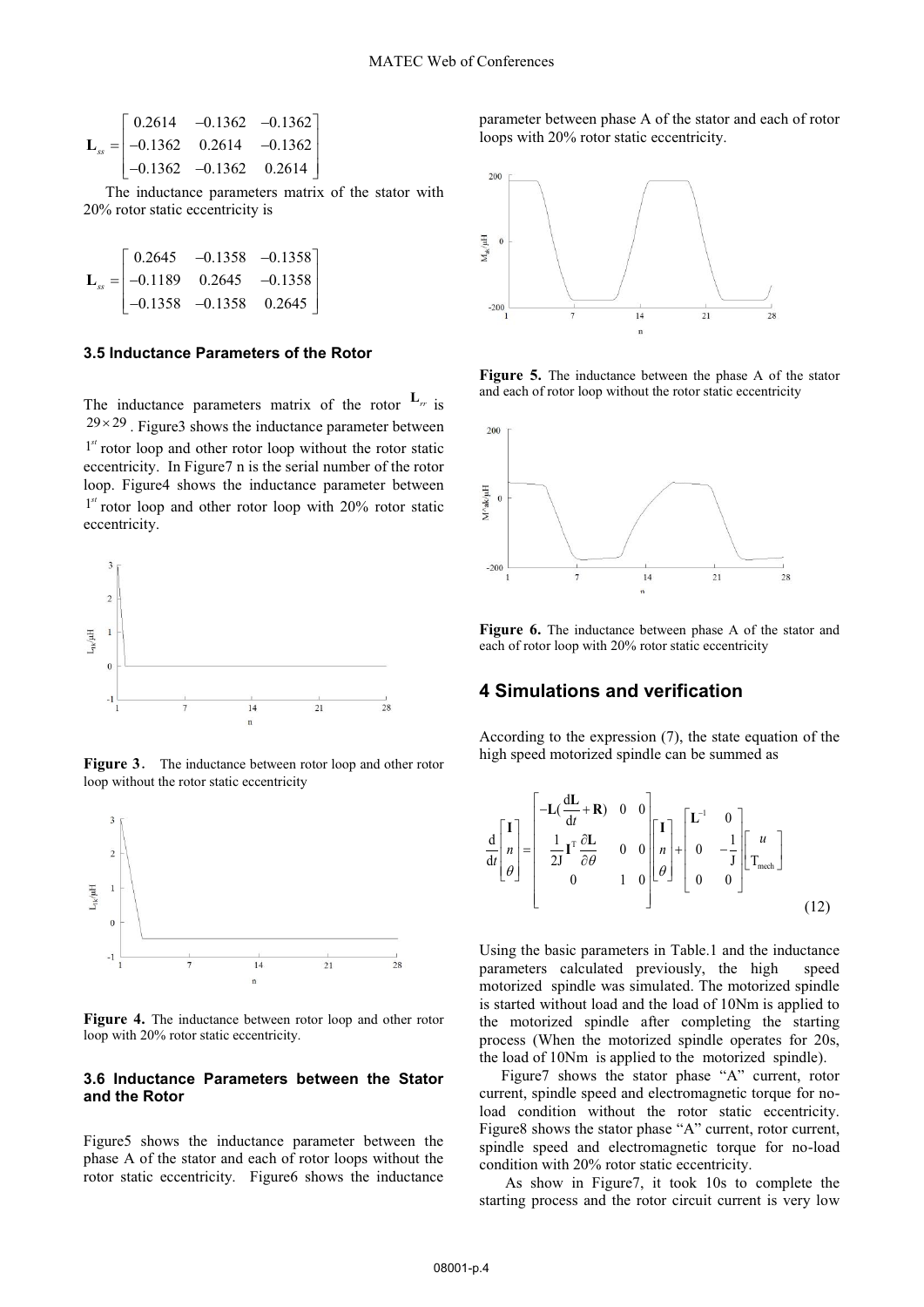after the motorized spindle entering the rated condition without load. After the load of 10Nm is applied to the motorized spindle, the motorized spindle quickly enter a new dynamic equilibrium. As show in Figure8, it took 15s to complete the starting process and the rotor circuit current is still large after the motorized spindle entering the rated condition without load. After the load of 10Nm is applied to the motorized spindle, the motorized spindle enter a new dynamic equilibrium slowly.



**Figure7.** The stator phase "A" current, rotor current, spindle speed and electromagnetic torque without the rotor static eccentricity



**Figure 8.** The stator phase "A" current, rotor current, spindle speed and electromagnetic torque with 20% rotor static speed and electromagnetic torque with  $20\%$ eccentricity

Compared Figure7 with Figure8, it is clear that the starting time under 20% rotor static eccentricity is larger than under healthy rotor. Because of the rotor static eccentricity, the magnetomotive force in air gap is delayed. The process magnetic energy transforming into mechanical energy is delayed, so the start time is extended.

It is clear that at steady state, the rotor circuit currents in healthy motorized spindle are very low and can be neglected. However, the rotor circuit currents under 20% rotor static eccentricities are also large. At steady state, the spindle speed very close to the synchronous speed. The cutting action between the rotor and rotating magnetic field is very weak so the rotor circuit currents in healthy motorized spindle are very low. Under 20% rotor static eccentricity, although the rotor speed is very close